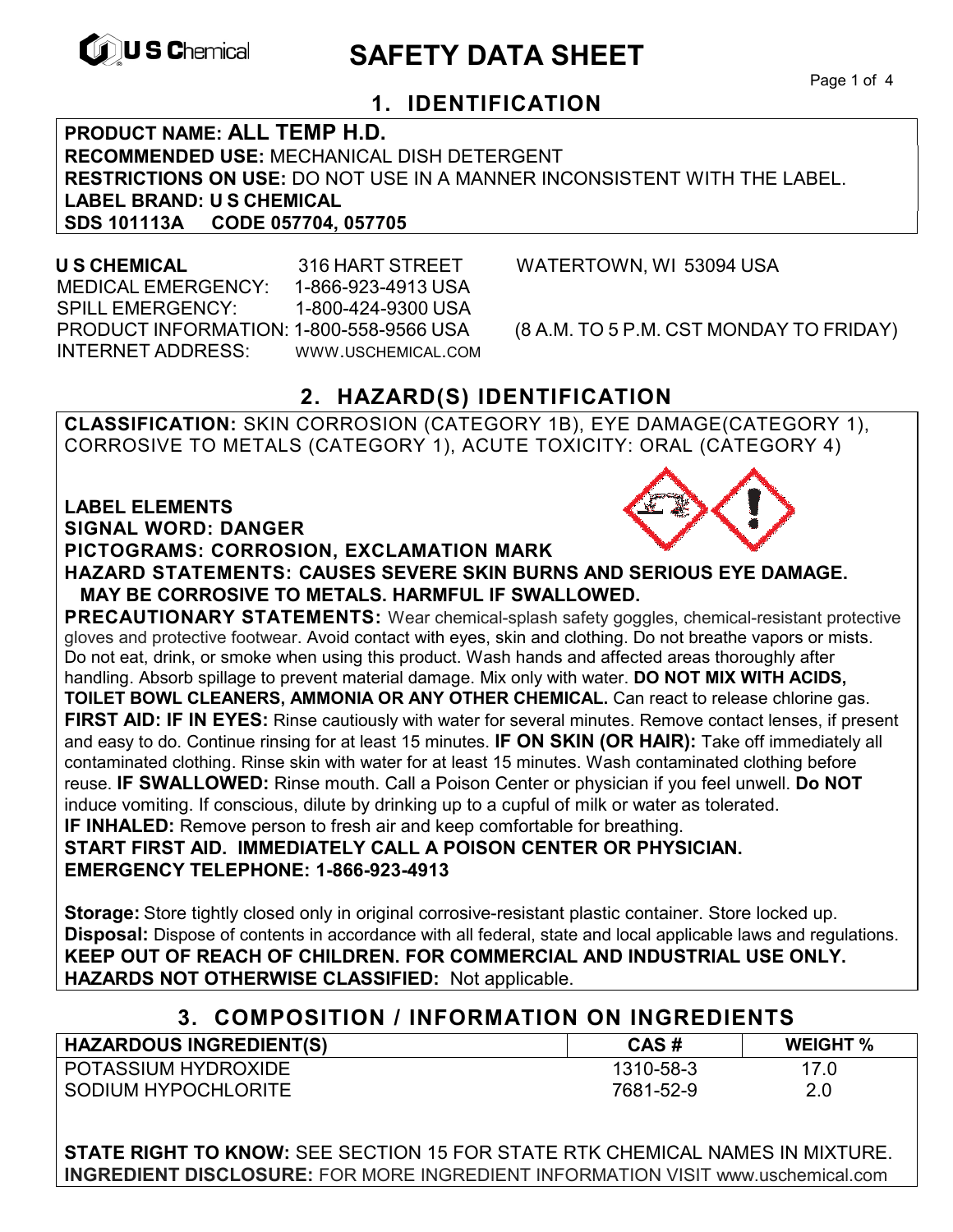## **4. FIRST-AID MEASURES** Page 2 of 4

**IF IN EYES:** RINSE CAUTIOUSLY WITH WATER FOR SEVERAL MINUTES. REMOVE CONTACT LENSES, IF PRESENT AND EASY TO DO. CONTINUE RINSING FOR AT LEAST 15 MINUTES. **IF ON SKIN (OR HAIR):** TAKE OFF IMMEDIATELY ALL CONTAMINATED CLOTHING. RINSE SKIN WITH WATER FOR AT LEAST 15 MINUTES. WASH CONTAMINATED CLOTHING BEFORE REUSE. **IF SWALLOWED:** RINSE MOUTH. CALL A POISON CENTER OR PHYSICIAN IF YOU FEEL UNWELL. **Do NOT** INDUCE VOMITING. IF CONSCIOUS, DILUTE BY DRINKING UP TO A CUPFUL OF MILK OR WATER AS TOLERATED.

**IF INHALED:** REMOVE PERSON TO FRESH AIR AND KEEP COMFORTABLE FOR BREATHING. **START FIRST AID. IMMEDIATELY CALL A POISON CENTER OR PHYSICIAN. EMERGENCY TELEPHONE: 1-866-923-4913**

**MOST IMPORTANT SYMPTOMS / EFFECTS:** CAUSES SEVERE SKIN BURNS AND SERIOUS EYE DAMAGE. MAY CAUSE BLINDNESS WITHOUT IMMEDIATE FIRST AID. HARMFUL IF SWALLOWED. CAUSES BURNS AND SERIOUS DAMAGE TO MOUTH, THROAT AND STOMACH. CORROSIVE TO ALL BODY TISSUES.

**MEDICAL CONDITIONS AGGRAVATED:** NONE KNOWN.

**NOTE TO PHYSICIAN:** CALL 1-866-923-4913 FOR EXPOSURE MANAGEMENT ASSISTANCE.

## **5. FIRE-FIGHTING MEASURES**

**CHEMICAL HAZARDS:** CORROSIVE. OXIDIZER. NON-FLAMMABLE. **COMBUSTION PRODUCT HAZARDS:** CHLORINE GAS AND OTHER FUMES. **METHODS:** SELECT EXTINGUISHER AND METHODS BASED ON FIRE SIZE AND TYPE. **EQUIPMENT:** WEAR SCBA AND FULL PROTECTIVE GEAR AS CONDITIONS WARRANT. **NFPA RATING:** HEALTH-3/FLAMMABILITY-0/ INSTABILITY-1/SPECIAL HAZARD-N.AP. **SUITABLE EXTINGUISHERS:** WATER, DRY CHEMICAL, CO2 OR FOAM SUITABLE FOR FIRE. **UNSUITABLE EXTINGUISHERS:** NO RESTRICTIONS BASED ON CHEMICAL HAZARDS.

## **6. ACCIDENTAL RELEASE MEASURES**

**PERSONAL PRECAUTIONS:** EVACUATE UNPROTECTED PERSONNEL FROM AREA. WEAR PERSONAL PROTECTION INCLUDING RUBBER BOOTS. SEE SECTION 8. VENTILATE AREA IF NEEDED. BE CAREFUL NOT TO SLIP. WASH THOROUGHLY AFTER CLEAN-UP. **ENVIRONMENTAL PRECAUTIONS:** PREVENT SPILL FROM ENTERING DRAIN, STORM SEWER OR SURFACE WATERWAY. PREVENT WATER AND SOIL CONTAMINATION. **CLEAN-UP METHODS:** SMALL SPILLS MAY BE WIPED UP AND RINSED WITH WATER. FOR LARGER SPILLS, DIKE TO CONTAIN. PUMP TO LABELED CONTAINER OR ABSORB SPILLAGE AND SCOOP UP WITH INERT ABSORBENT MATERIAL. AFTER SPILL COLLECTION, RINSE AREA WITH WATER AND FOLLOW WITH NORMAL CLEAN-UP PROCEDURES.

## **7. HANDLING AND STORAGE**

**HANDLING:** FOLLOW ALL LABEL DIRECTIONS. INSTRUCT PERSONNEL ABOUT PROPER USE, HAZARDS, PRECAUTIONS, AND FIRST AID MEASURES. AVOID INHALATION, INGESTION, AND CONTACT WITH SKIN, EYES AND CLOTHING. DO NOT TASTE OR SWALLOW. REMOVE AND WASH CONTAMINATED CLOTHING AND FOOTWEAR BEFORE REUSE. PRODUCT RESIDUE MAY REMAIN IN EMPTY CONTAINERS. HANDLE CAREFULLY TO AVOID DAMAGING CONTAINER.

**STORAGE:** STORE TIGHTLY CLOSED ONLY IN ORIGINAL CORROSIVE-RESISTANT PLASTIC CONTAINER. STORE LOCKED UP. STORE AT AMBIENT TEMPERATURES IN A DRY AREA OUT OF DIRECT SUNLIGHT. PROTECT FROM FREEZING. ROTATE STOCK REGULARLY. KEEP AWAY FROM FOOD AND DRINK. KEEP OUT OF REACH OF CHILDREN.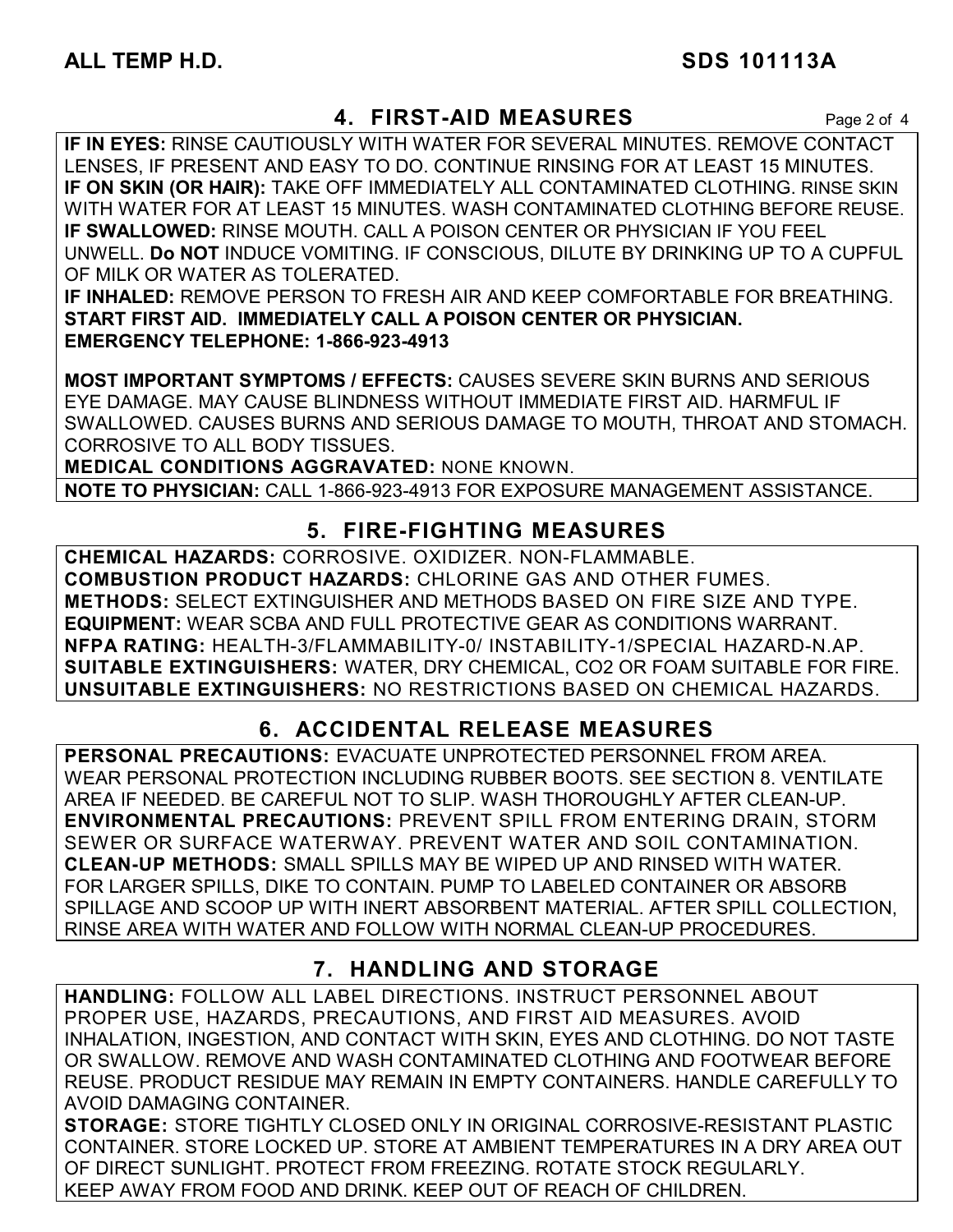#### **ALL TEMP H.D. SDS 101113A**

#### **8. EXPOSURE CONTROLS / PERSONAL PROTECTION** Page 3 of 4

**EXPOSURE LIMITS:** POTASSIUM HYDROXIDE = 2 MG/M3 CEILING LIMIT (ACGIH/OSHA) SODIUM HYPOCHLORITE = 0.5 PPM TWA AS CHLORINE, 1 PPM STEL AS CHLORINE (ACGIH), 1 PPM CEILING LIMIT AS CHLORINE (OSHA)

**ENGINEERING CONTROLS:** GENERAL ROOM VENTILATION IS TYPICALLY ADEQUATE.

#### **PERSONAL PROTECTION**

**EYES:** CHEMICAL-SPLASH SAFETY GOGGLES.

**HANDS:** CHEMICAL-RESISTANT PROTECTIVE GLOVES (NITRILE, NEOPRENE OR RUBBER). **RESPIRATORY:** NIOSH/MSHA CERTIFIED RESPIRATOR IF EXPOSURE LIMITS ARE EXCEEDED. **FEET:** PROTECTIVE FOOTWEAR.

**BODY:** SUITABLE PROTECTIVE CLOTHING.

**HYGIENE MEASURES:** HANDLE IN ACCORDANCE WITH GOOD INDUSTRIAL HYGIENE AND SAFETY PRACTICE. TAKE OFF IMMEDIATELY ALL CONTAMINATED CLOTHING AND WASH IT BEFORE REUSE. WASH HANDS AND AFFECTED AREAS THOROUGHLY AFTER HANDLING. PROVIDE SUITABLE FACILITIES FOR QUICK DRENCHING OR FLUSHING OF THE EYES AND BODY IN CASE OF CONTACT OR SPLASH HAZARD.

#### **9. PHYSICAL AND CHEMICAL PROPERTIES**

| APPEARANCE: LIGHT YELLOW LIQUID        | <b>AUTO-IGNITION TEMPERATURE: N.AV.</b>    |
|----------------------------------------|--------------------------------------------|
| <b>ODOR: CHLORINE</b>                  | <b>DECOMPOSITION TEMPERATURE: N.AV.</b>    |
| pH CONCENTRATE: ABOVE 13.0 (BASIC)     | <b>EXPLOSIVE LIMITS (LEL/UEL): NONE</b>    |
| pH READY-TO-USE: N.AP.                 | <b>EVAPORATION RATE: N.AV.</b>             |
| pH @ USE DILUTION: N.AV.               | FLAMMABILITY (SOLID, GAS): N.AP.           |
| <b>PHYSICAL STATE: LIQUID</b>          | <b>FLASH POINT: NONE</b>                   |
| <b>RELATIVE DENSITY (WATER): 1.204</b> | INITIAL BOILING POINT/RANGE: N.AV.         |
| <b>SOLUBILITY (WATER): COMPLETE</b>    | <b>MELTING POINT/FREEZING POINT: N.AV.</b> |
| VAPOR PRESSURE: N.AV.                  | <b>ODOR THRESHOLD: N.AV.</b>               |
| <b>VAPOR DENSITY: N. AV.</b>           | PARTITION COEFF. (N-OCTANOL/WATER): N.AV   |
| <b>VISCOSITY: NON-VISCOUS</b>          | <b>OTHER: N.AV.</b>                        |

### **10. STABILITY AND REACTIVITY**

**REACTIVITY:** MIXING WITH INCOMPATIBLES CAN RELEASE HEAT + HAZARDOUS GASES. **CHEMICAL STABILITY:** STABLE.

**POSSIBILITY OF HAZARDOUS REACTIONS:** SEE REACTIVITY. WILL NOT POLYMERIZE. **CONDITIONS TO AVOID:** TEMPERATURES BELOW 35°F (1.6°C) OR ABOVE 120°F (49°C). **MATERIALS TO AVOID:** ACIDS, AMMONIA, METALS AND OTHER CHEMICALS. MIX ONLY WITH WATER.

**HAZARDOUS DECOMPOSITION PRODUCTS:** NONE UNDER NORMAL CONDITIONS.

## **11. TOXICOLOGICAL INFORMATION**

**ROUTES OF EXPOSURE:** EYES, SKIN, INGESTION, INHALATION. **INFORMATION ON ROUTES OF EXPOSURE:** NO LC50/LD50 TEST DATA ON MIXTURE. **ACUTE EFFECTS /SYMPTOMS**: CORROSIVE TO ALL BODY TISSUES.  **EYES:** CAUSES SERIOUS EYE DAMAGE. MAY CAUSE PAIN, REDNESS AND WATERING.  **SKIN:** CAUSES SEVERE SKIN BURNS. MAY CAUSE DELAYED PAIN, REDNESS AND BLISTERING. **INGESTION:** CAUSES BURNS AND SERIOUS DAMAGE TO MOUTH, THROAT AND STOMACH. **INHALATION:** MAY CAUSE CORROSIVE EFFECTS TO NOSE, THROAT, AND RESPIRATORY SYSTEM. **CHRONIC / OTHER EFFECTS:** NO REPORTABLE GERM CELL MUTAGENS, SKIN SENSITIZERS, RESPIRATORY SENSITIZERS, REPRODUCTIVE TOXINS OR ASPIRATION HAZARDS. **SPECIFIC TARGET ORGANS (SINGLE/REPEATED):** NONE KNOWN. **NUMERICAL MEASURES OF TOXICITY:** ATEmix (ORAL-RAT) = 1265 MG / KG **CARCINOGENS:** NO REPORTABLE ACGIH, IARC, NTP, OR OSHA CARCINOGENS.